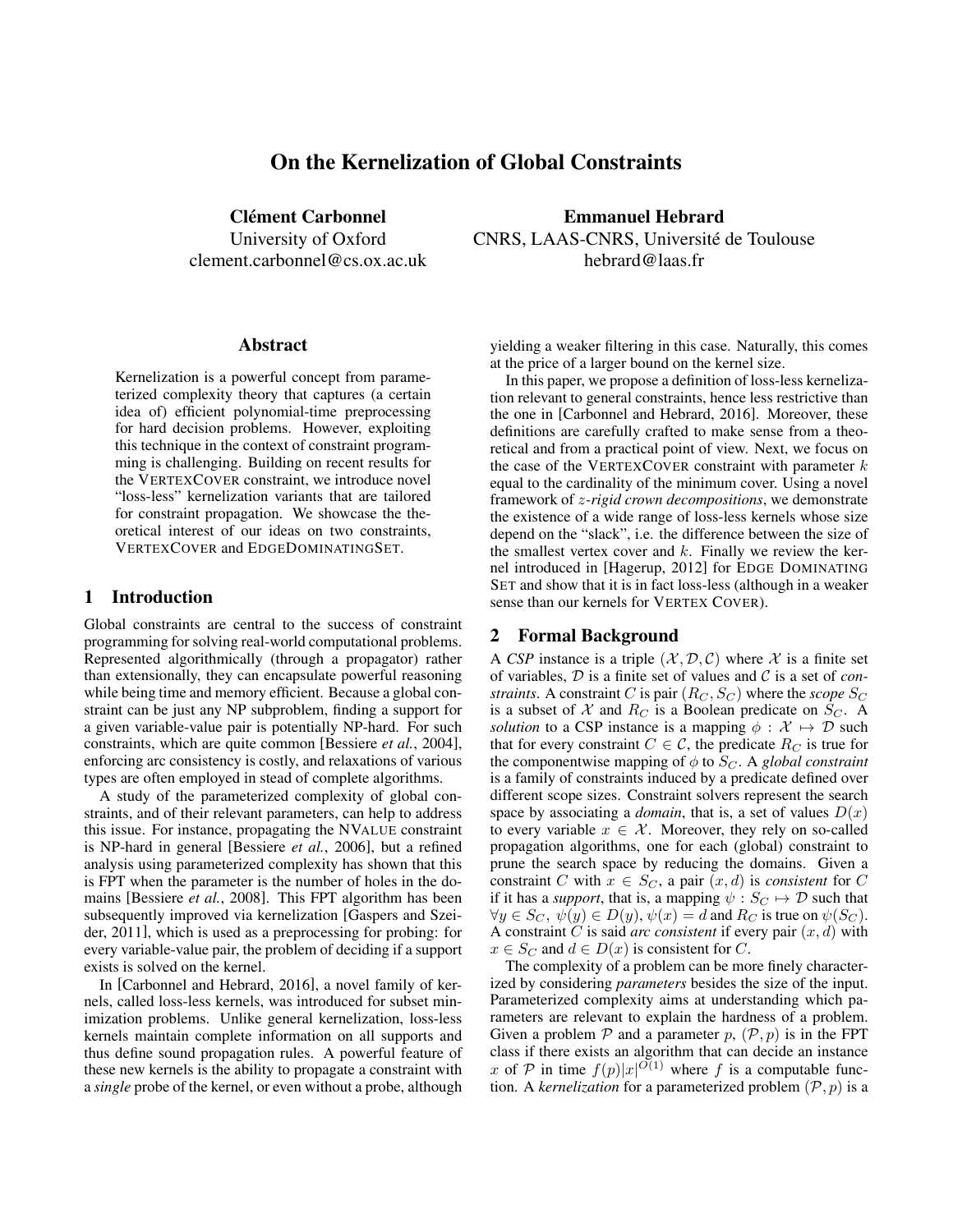polynomial-time computable function  $K$  that maps each instance  $(x, k)$  of  $(\mathcal{P}, p)$  to an instance  $(x', k')$  of the same problem such that  $(x, k)$  is a yes-instance if and only  $(x', k')$ is,  $|x'| \leq f(k)$ , and  $k' \leq g(k)$  for some computable functions  $f, g$ . There is intense research both on FPT algorithms and kernelization methods [Cygan *et al.*, 2015].

### 3 Loss-less Kernels

Let  $\overline{\mathbb{Q}} = \mathbb{Q} \cup \{\infty, -\infty\}$  denote the set of rational numbers with infinity. A (n-ary) *cost function* over a finite domain D is a function  $\pi$ :  $\mathcal{D}^n \to \overline{\mathbb{Q}}$ . Throughout the paper we consider NP problems that correspond to the decision version of minimizing an input cost function  $\pi$  drawn from a fixed (but infinite) family Π of cost functions.

Π-MINIMIZATION-DECISION

- **Input:** A set of variables  $X = \{x_1, \ldots, x_n\}$  with domains  $D(x_1), \ldots, D(x_n) \subseteq \mathcal{D}, \pi \in \Pi$  over  $D$  of arity  $n, k \in \mathbb{Q}$
- Question: Does there exist an assignment  $\phi : X \rightarrow$ D such that  $\forall x \in X, \phi(x) \in D(x)$  and  $\pi(\phi(x_1),\ldots,\phi(x_n))\leq k$ ?

Note that any problem corresponding to a Boolean predicate imposed upon a set of variables (that is, a constraint) can be written in that form by letting  $\phi$  return  $-\infty$  if the predicate is satisfied and  $\infty$  otherwise. Assignments to X that respect the domains and have finite cost are called *feasible*, and *solutions* are feasible assignments of cost less than k. For a given instance I with variable set X,  $\sigma(I)$  denotes the minimum cost of a feasible assignment to  $X, U(I)$  denotes the set of all pairs  $(x, d)$  with  $x \in X$  and  $d \in D(x)$ , and  $\Sigma(I)$  denotes the set of all pairs  $(x, d) \in U(I)$  such that there exists a solution  $\phi$  to I with  $\phi(x) = d$  (in the CSP world, this is the set of arc consistent variable-value pairs). Depending on the context, we may write  $k_I$  instead of k to stress that k belongs to the instance  $I$ . We shall assume that the choice of encoding for  $\pi$  is part of the definition of  $\Pi$ , but to preserve membership in NP we will assume that  $\pi$  can be evaluated in polynomial time. For example, VALUED CSP is a problem of this kind where  $\pi$  is a sum of smaller cost functions (constraints), each of which is represented using tables of costs. Given a fixed family  $\Pi$  of cost functions, we can turn an instance  $I$ of Π-MINIMIZATION-DECISION into a global constraint  $C_{\pi}$ whose tuples are the solutions to  $I$ . The scope of that constraint is  $(x_1, \ldots, x_n, K)$ , where K is a *cost variable*, and the predicate of that constraint is  $\pi(x_1, \ldots, x_n) \leq K$ . The purpose of this section is to identify new notions of kernelization for those cost-minimization problems that are relevant to the propagation of their associated constraint.

As classical kernels typically use rules to identify which values are relevant to the decision problem (i.e. finding a tuple-solution), we want to define kernels which capture the values that are relevant to propagation. In other words, if the parameter is p we want a subproblem of size  $f(p)$  such that the knowledge of propagated values in this subproblem allows complete propagation of *all values* in polynomial time. This is much more consistent with the spirit of kernelization, extends smoothly constraints with polynomial-time propagators and yields a propagation algorithm with running time  $O(g(p) + |I|^{O(1)}p^{O(1)})$ , instead of  $O(|I|^{O(1)}g(p))$  for probing plus classical kernelization.

Now that we have identified the foundations of the desired notion of kernelization, we can refine it for cost minimization constraints using a recurrent phenomenon in CSP solving. Let us consider a cost minimization constraint  $C_{\pi}$  with cost variable K and underlying instance I. Let  $\overline{K}$  be the maximum value of K. If  $\sigma(I)$  is much smaller than K then  $C_{\pi}$ is likely to contain many tuples, hence propagating this constraint is unlikely to filter out values. However, during search the domain of K will be reduced until  $\overline{K} \leq \sigma(I) + z$  for a small constant z. The constraint will get *tighter*, hence more likely to entail propagation. Therefore, it makes sense to bolster the propagation methods when  $z$  is small (e.g., we have a lower bound of  $\sigma(I)$ ). From the kernelization perspective, this means that we should prioritize kernels whose size will provably decrease as z gets closer to 0, or even kernels that only exist for small values of  $z$ . Thus, instead of large kernels that preserve all supports, we can focus on supports whose cost is at most  $z$  from the optimum cost - at the small price of being useful only when the constraint becomes tight.

We will define a hierarchy of three different types of kernels for propagation, which we call z*-loss-less* and will be respectively labelled as *direct*, *weak* and *strong*. Direct zloss-less kernels, which are the smallest and most general, follow closely the thought process of the above paragraphs.

**Definition 1** Let  $z \in \overline{Q}$  and  $\Pi$  be a fixed family of *cost functions. A direct* z*-loss-less kernelization of* Π-MINIMIZATION-DECISION *parameterized by* p *is a function that maps in polynomial time each parameterized instance* (I, p) *of* Π-MINIMIZATION-DECISION *to a new parameterized instance*  $(I', p')$ *, such that* 

- (*i*) There exist computable functions  $f, g$  such that  $|I'| \leq$  $f(p)$  and  $p' \leq g(p)$ ;
- (*ii*)  $I$  *is a yes-instance if and only if*  $I'$  *is*;
- *(iii) There exists a polynomial-time algorithm* A *which on input*  $(I, \sigma(I'))$  *computes*  $\sigma(I)$ *;*
- *(iv) There exists a polynomial-time algorithm* B *which outputs*  $\Sigma(I)$  *on input*  $(I, \sigma(I), \Sigma(I'))$ *, if*  $\sigma(I) \geq k_I - z$ *.*

Weak z-loss-less kernels improve on their "direct" counterpart by allowing polynomial-time propagation of non-kernel values even if only the optimum cost  $\sigma(I')$  of the kernel I' is known. This gives a nice flexibility: with  $n$  variables and d values in each domain, one can either be satisfied by propagating the up to  $nd - f(p)$  non-kernel values at the cost of solving a single FPT optimization subproblem, or push further and decide to propagate the kernel values as well by solving a number of subproblems that depends only on the parameter. Note that in practice we often have  $\mathcal{U}(I') \subseteq \mathcal{U}(I)$ although this is not required in the following definitions.

**Definition 2** *Let*  $z \in \overline{Q}$  *and*  $\Pi$  *be a fixed family of cost functions. A weak* z*-loss-less kernelization of* Π-MINIMIZATION-DECISION *parameterized by* p *is a function that maps in polynomial time each parameterized instance* (I, p) *of* Π-MINIMIZATION-DECISION *to a new parameterized instance*  $(I', p')$ *, such that*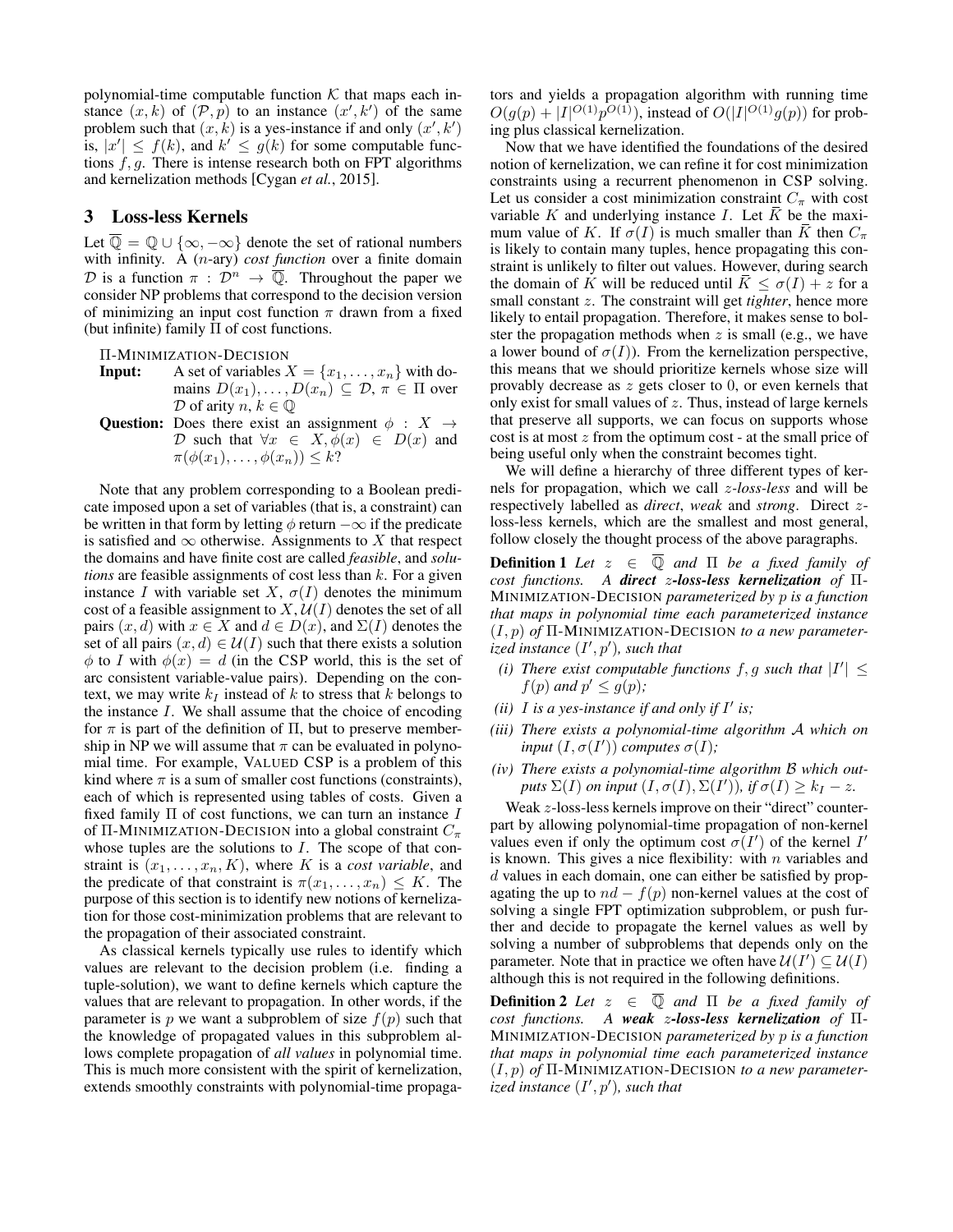*(i)-(iv) It is a direct* z*-loss-less kernelization;*

*(v) On input*  $(I, \sigma(I))$  *and whenever*  $\sigma(I) \geq k_I - z$ *, the algorithm*  $\mathcal B$  *outputs*  $\Sigma(I) \cap (\mathcal U(I) \backslash \mathcal U(I')).$ 

In the next sections we present weak z-loss-less kernels for VERTEX COVER with an additional property that turns out to be highly relevant to propagation: in these kernels, the algorithm B is capable of performing *partial* propagation if a *lower bound* of  $\sigma(I)$  is given in input instead of  $\sigma(I)$ . This means that invoking  $A$  becomes optional, and hence the kernel remains useful even if the FPT subproblem is not solved at all. More precisely, in our case the algorithm B *converges* towards complete propagation as the lower bound gets closer to  $\sigma(I)$ . Of course, if B does nothing unless  $\sigma(I)$  is given as input it technically converges; but the key observation is that  $\beta$  cannot do that in general because it is a polynomial-time algorithm and checking if the input is indeed  $\sigma(I)$  is likely to be difficult. If an algorithm  $\beta$  with this property exists, we say that the kernelization is *strong* rather than weak.

**Definition 3** Let  $z \in \overline{Q}$  and  $\Pi$  be a fixed family of *cost functions. A strong* z*-loss-less kernelization of* Π-MINIMIZATION-DECISION *parameterized by* p *is a function that maps in polynomial time each parameterized instance* (I, p) *of* Π-MINIMIZATION-DECISION *to a new parameterized instance*  $(I', p')$ *, such that* 

*(i)-(iv) It is a direct* z*-loss-less kernelization;*

- *(v) On input*  $(I, l)$  *where*  $l \in \mathbb{Q}, l \leq \sigma(I)$ *, the algorithm* B  $outputs$  a set  $\Sigma_l\subseteq \mathcal{U}(I)\backslash \mathcal{U}(I')$  such that  $-$  *For every*  $l_1, l_2$  *with*  $l_1 \geq l_2, \Sigma_{l_1} \subseteq \Sigma_{l_2}$ ;
	- $\sigma(I) < k_I z \text{ or } \Sigma_{\sigma(I)} = \Sigma(I) \cap (\mathcal{U}(I) \backslash \mathcal{U}(I')).$

There are numerous ways to generalize these definitions for instance, turning  $z$  into a function of the parameter or considering kernels for higher-order consistencies that preserve supports for simultaneous assignments to variables. We leave these generalizations for future research.

Related work. Damaschke defined *full kernels* [Damaschke, 2006] for *subset minimization problems* which are particular cases of our framework. Such problems ask for a subset S of size  $\leq k$  of a universe U with some property P which is ⊃-closed, i.e.  $Y$  ⊃ X has the property P whenever  $X$  has. A full kernel is a subset of  $U$  containing the union of all inclusion-minimal solutions. When computable in polynomial time, they are strong  $\infty$ -loss-less kernels where  $\sigma(I) = \sigma(I')$  and B does not remove any values unless the input lower bound is exactly  $k$ , in which case it no longer finds supports for the value  $t$  rue in the domain of non-kernel variables. This is an example for which the convergence of  $\beta$ to complete propagation is the worst possible, since  $B$  does nothing until the lower bound is equal to  $k$ .

*Enum-kernels* are kernels that preserve all necessary information to enumerate all solutions with FPT delay [Creignou *et al.*, 2013]. In that aspect they are incomparable with our kernels which are required to preserve one support (i.e. solution) for each variable-value pair, and the existence of these supports must be decidable in polynomial time (not FPT) from the knowledge of kernel supports. However, since the core idea is relatively similar we can expect many direct lossless kernels to be enum-kernels as well (and vice versa). Finally, in the very specific context of strong backdoors Samer and Szeider have introduced *loss-free* kernels [Samer and Szeider, 2008], which are essentially identical to full kernels.

## 4 Vertex Cover

We first introduce some elementary notions of graph theory and relevant notations. A *graph* is an ordered pair  $G =$  $(V, E)$  where V is a set of vertices and E is a set of edges, that is, binary subsets of V. The *subgraph* of  $G = (V, E)$  induced by a subset of vertices W is denoted  $G[W] = (W, 2^W \cap E)$ . Given a graph  $G = (V, E)$  and  $W, I \subseteq V, W \cap I = \emptyset$ , we write  $G_B^{W,I}$  for the bipartite graph with bipartition  $W, I$ and edge set  $\{(u, v) \in E : u \in W \land v \in I\}$ . An *independent set* is a set  $I \subseteq V$  such that no pair of vertices in  $I$ is in E. A *matching* is a subset of pairwise disjoint edges. A *vertex cover* of  $\tilde{G}$  is a set  $S \subseteq V$  such that every edge  $e \in E$  is incident to at least one vertex in S, i.e.,  $S \cap e \neq \emptyset$ . The size of a matching is a straightforward and widely used lower bound to that of any vertex cover because covering the matching itself requires at least one vertex per edge. The VERTEX COVER problem asks, given a graph  $G$  and an integer  $k$ , whether  $G$  has a vertex cover of size at most  $k$ . It is NP-complete [Garey and Johnson, 1979] and commonly parameterized by the solution size  $k$ . The problem is easily seen as FPT via a bounded search tree, and more involved techniques yield an exact FPT algorithm with running time  $O(1.2738^k + |V|k)$  [Chen *et al.*, 2006].

#### 4.1 Preliminaries: classical kernelization

In this section we survey the known kernelization methods for VERTEX COVER, and in particular crown-based kernels which will serve as a baseline for our contributions. The simplest kernelization is *Buss's rule*. The idea is straightforward. If a vertex has degree  $k + 1$ , it must belong to every size-k vertex cover as otherwise we would have to include its whole neighbourhood; thus we can safely remove it from the graph and decrement  $k$  by 1. If this rule is no longer applicable, then every vertex can cover at most  $k$  edges, and therefore no sizek vertex cover exists unless the graph has at most  $k^2$  edges and  $k^2 + k$  non-isolated vertices. A more refined kernelization algorithm works using decompositions called *crowns*.

**Definition 4** Let  $G = (V, E)$  be a graph. A **crown decompo***sition of*  $G$  *is a partition*  $(H, W, I)$  *of*  $V$  *such that* 

- *(i)* I *is an independent set;*
- *(ii) There is no edge between* I *and* H*;*
- *(iii) There is a matching* M *between* W *and* I *of size* |W|*.*

Given a crown decomposition of a graph  $G$ , every vertex cover of  $G[W \cup I]$  is of size at least |W| because of the matching  $M$ . Since  $I$  is an independent set, taking the vertices of  $W$ over those of  $I$  in the vertex cover is always a sound choice: they would cover all the edges between  $W$  and  $I$  at minimum cost, and as many edges in  $G[W \cup H]$  as possible. This reduction rule is slightly more difficult to apply than Buss's rule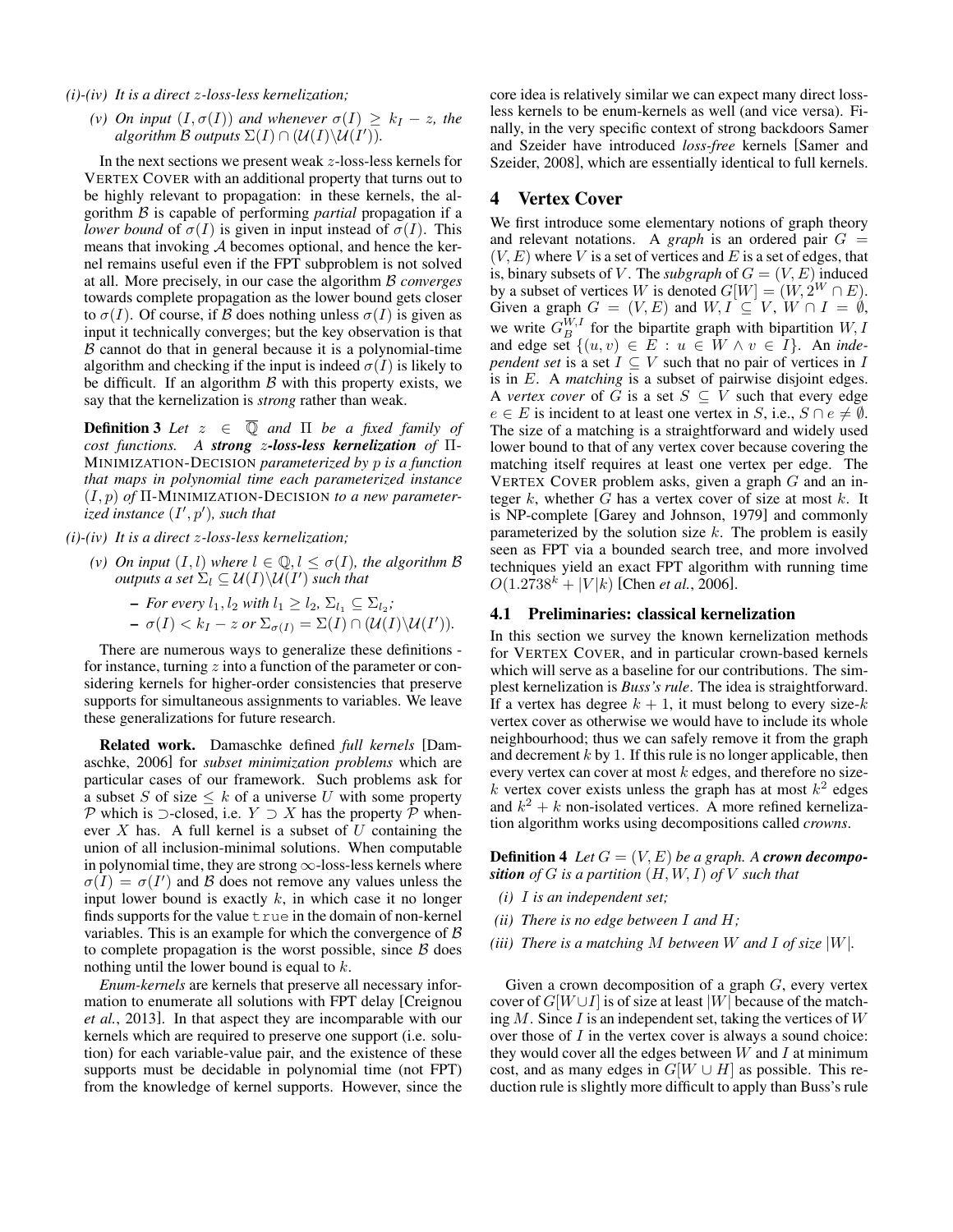because one has to actually compute a "good" crown decomposition, which is not obviously easy. For this, two competing methods exist: one based on maximal matchings that leaves a residual instance G[H] with 3k vertices [Abu-Khzam *et al.*, 2007], and one that uses the relaxation of the LP formulation instead and yields a kernel of size 2k [Nemhauser and Trotter Jr, 1975]. The best known kernel for VERTEX COVER has size  $2k - c \log(k)$  by using a reduction to ALMOST-2-SAT on top of the LP method [Lampis, 2011], but the algorithmic cost becomes quickly prohibitive as c increases.

There is a fundamental difference between Buss's rule and crown-based kernelization. Let us turn to the formulation as a cost function minimization problem, with one Boolean variable for each  $v \in V$  that decides if v should be in the cover. When Buss's rule can be applied to a vertex v, it belongs to *all* vertex covers of size at most  $k$ . This means that the value  $0$  in the domain of  $v$  is inconsistent, and 1 is consistent if and only if a solution exists. After removal of those, every other nonkernel vertex is isolated, and for these the value 1 is consistent if and only if the minimum cost is strictly less than  $k$ . Overall, this is a strong  $\infty$ -loss-less kernelization. On the other hand, crown decompositions assert that taking the vertices in W in the cover is at least as good as taking those in  $I$ , but it may happen that size- $k$  (and even minimum-size) vertex covers contain vertices in I. In other words, we preserve at least one minimum-size cover but information on supports may be lost in the process. This idea is formalized more rigorously in the next proposition, which is definitely not surprising but included for completeness. A full proof based on a reduction from MINIMAL CSP can be found in [Carbonnel, 2016].

Proposition 1 *Unless P = NP, there is no polynomial-time algorithm that takes as input:*

- *A graph* G *and a crown decomposition* (H, W, I) *of* G*,*
- *The minimum size of a vertex cover of*  $G[H]$ *,*
- *The list of all vertices of* H *that belong to all minimumsize vertex covers of* G[H]*, and*
- *The list of all vertices of* H *that belong to no minimumsize vertex covers of* G[H]

*and decides if there exists a vertex in* W *that belongs to all minimum-size vertex covers of* G*.*

As a consequence crown decompositions are unsafe for computing loss-less kernels, even for direct ones and with  $z = 0$ . To address this issue, Chlebík and Chlebíková defined special crown decompositions for which every *minimum-size* vertex cover of  $G_B^{W,I}$  contains every vertex in W and none in  $I$  [Chlebík and Chlebíková, 2008]. These crowns are said to be *strong*. An optimal strong crown decomposition can be found in polynomial time using a variant of the LP method, where "optimal" means that  $H$  does not have a strong crown decomposition and  $|H| \leq 2k$  (thus matching the best known bound for general crown kernelization). When the upper bound  $k$  is the minimum size of a vertex cover, this kernelization method gives simple rules to completely propagate nonkernel vertices: this is a strong 0-loss-less kernelization.



Figure 1: A crown decomposition. When ignoring the dashed edges, there exists a minimum-size vertex cover of  $G[W \cup I]$ that does not contain  $W$  (circled vertices) hence the decomposition is not rigid. With the dashed edges, it becomes 1-rigid.

#### 4.2 z-loss-less kernels for Vertex Cover

For a graph G, the VERTEXCOVER constraint has one cost variable K and one Boolean variable  $x<sub>v</sub>$  for each vertex v. Its predicate is  $\pi(X) \leq K$ , where  $\pi$  returns  $\infty$  if  $S = \{v \mid$  $x_v = \text{true}$  is not a vertex cover of G and |S| otherwise. On the scale of z-loss-less kernelization, Buss's rule and strong crowns correspond to the two extreme cases  $z = \infty$  and  $z =$ 0. Buss's kernel is large (quadratic in  $k$ ) but the propagation algorithm  $\beta$  can be used at any time. In contrast, the strong crown kernel is almost as small as a kernel can be but does not propagate anything unless  $k$  is exactly the minimum size of a vertex cover. In this section we show that a full hierarchy of intermediate z-loss-less kernels exist between these two, and their size is linear in both  $z$  and  $k$ . To achieve this, we consider the following extension of strong crowns.

**Definition 5** Let  $G = (V, E)$  be a graph and  $z \in \mathbb{N}$ . A z*rigid crown decomposition of* G *is a crown decomposition* (H, W, I) *of* G *such that every vertex cover of the bipartite graph*  $(W, I)$  *of size at most*  $|W| + z$  *contains* W.

This idea is illustrated in Figure 1. z-rigid crown decompositions define sound reduction rules for z-loss-less kernelizations: if the size  $k_{opt}$  of a minimum vertex cover is such that  $k_{opt} + z > k$ , every vertex in W belongs to all solutions and those in I belong to a solution if and only if  $k_{opt} < k$ .

The rest of this section is devoted to prove the soundness of our z-loss-less kernelization algorithm (for arbitrary  $z$ ) zCrown (Algorithm 1). We will make use of the following proposition. A crown decomposition is *straight* if  $|W| = |I|$ ; straight crown decompositions are not z-rigid for any z.

Lemma 1 ([Abu-Khzam *et al.*, 2007]) *There exists a polynomial-time algorithm* NT *that computes a crown*  $decomposition \Sigma_N = (H, W, I)$  *of any graph G such that all crown decompositions of* G[H] *are straight.*

We now prove key properties of the algorithm zCrown. A crown decomposition  $(H, W, I)$  is *trivial* if  $W = I = \emptyset$ .

**Lemma 2** *For every graph G and integers*  $k, z \geq 0$ *,*  $zCrown(G, k, z) = (H, W, I)$  *is a z-rigid crown and*  $G[H]$ *has no nontrivial* z*-rigid crown decomposition.*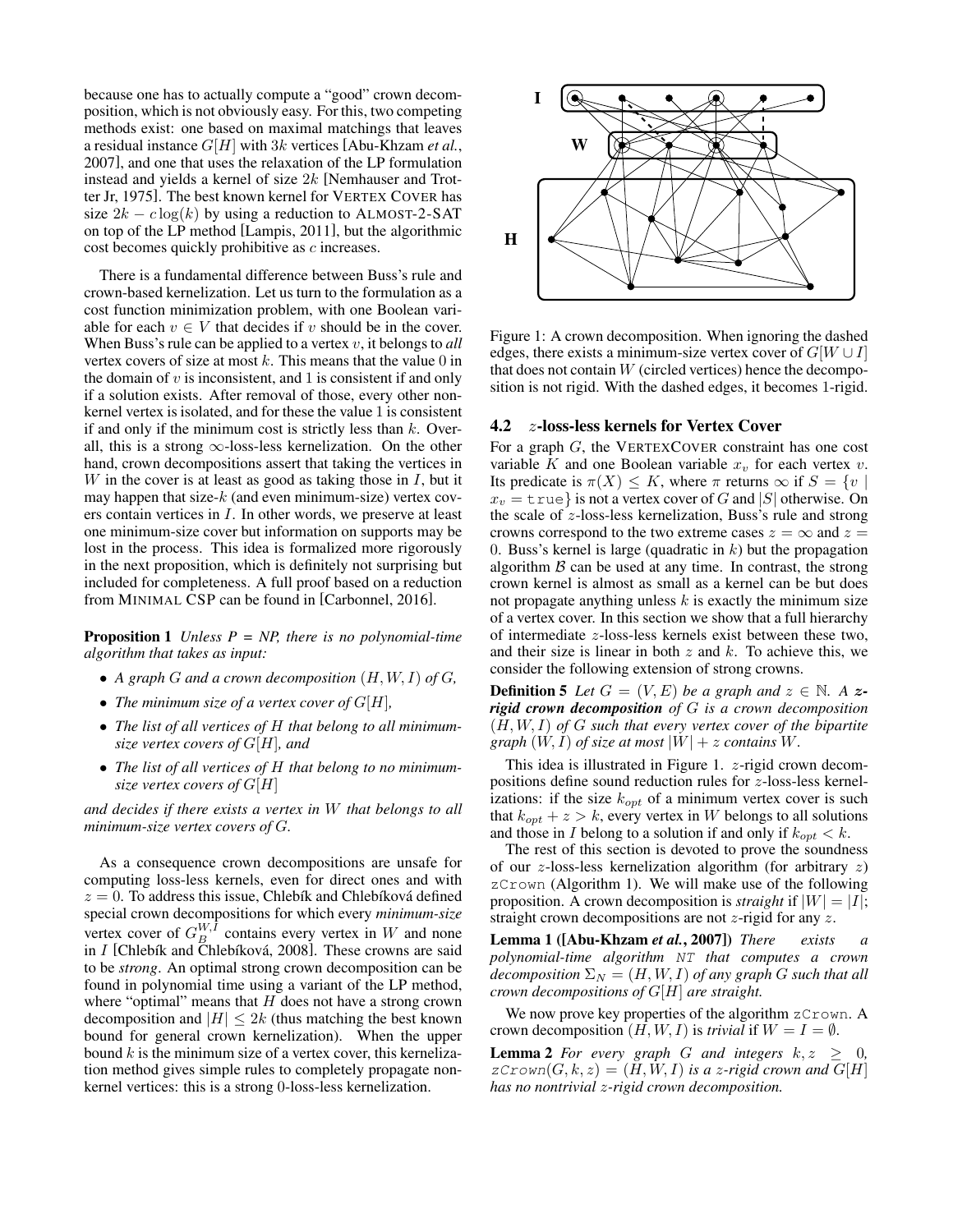Algorithm 1:  $z$ Crown( $G = (V, E), k, z$ )

 $1$   $(H, W, I) \leftarrow \text{NT}(G)$ ;

- **2** while there exists a minimum vertex cover S of  $G_B^{W,I}$ *such that*  $W \not\subset S$  *and*  $|S| \leq |W| + z$  **do**
- $3 \mid W \leftarrow W \cap S$ ;
- $\mathbf{4} \mid I \leftarrow I \backslash S$ ;
- 
- 5 return  $(H, W, I)$ ;

*Proof:* First, we prove that  $(H, W, I)$  being a crown is an invariant of the loop Line 2. S is a vertex cover of  $G_B^{W,I}$ so no edge may exist between  $I\backslash S$  and  $W\backslash S$ , and because I remains an independent set throughout the algorithm we need only show that there is a matching between  $W \cap S$  and  $I \setminus S$  of size  $|W \cap S|$ . For the sake of contradiction, let us assume that no such matching exists. By König's Theorem, it follows that there exists a vertex cover S' of  $G_B^{W \cap S,I \setminus S}$  such that  $|S'| <$  $|W \cap S|$ , and  $S' \cup (I \cap S)$  is a vertex cover of  $G_B^{W,I}$  since  $I \cap S$  covers all edges except those between  $W \cap S$  and  $I \backslash S$ . However, we have  $|S' \cup (I \cap S)| < |(W \cap S) \cup (I \cap S)| = |S|$ , which contradicts the minimality of S.

By Lemma 1, in the output of the algorithm NT at Line 1, all crown decompositions of  $H$  are straight and thus every z-rigid crown decomposition of  $G$  must be a subcrown of  $(H, W, I)$ . We will prove that the latter property is another invariant of the loop Line 2. Suppose for the sake of contradiction that there exists a z-rigid crown  $\Sigma_z = (H^z, W^z, I^z)$ of G with  $W^z \not\subset (W \cap S)$ . Then, by definition of  $\Sigma_z$ ,  $|S \cap (W^z \cup I^z)| > |W_z| + z$ . Furthermore, because  $\Sigma_z$  is a crown there is no edge between  $W\backslash W_z$  and  $I_z$ , and therefore the matching M between W and I witnessing that  $(H, W, I)$ is a crown must match the vertices in  $W\backslash W_z$  with those in  $I\backslash I_z$ . Because S must hit each edge in the matching, it follows that  $|S| \ge |S \cap (W^z \cup I^z)| + |W \backslash W_z| > |W| + z$ , a contradiction with the loop condition.

Finally, because the loop Line 2 exits only when  $(H, W, I)$ itself is *z*-rigid, the claim follows.

Our next task is to bound the size of the residual graph  $G[H]$  produced by zCrown by a function of z and k. To this purpose, we will make a small detour and consider decompositions that are not quite crowns. A partition  $(H, W, I)$ of the vertex set of a graph G is an *almost-crown* if I is an independent set and  $N(I) = W$  (an almost-crown is simply an alternative representation of independent sets). The *width*  $\delta(\Sigma)$  of an almost-crown  $\Sigma = (H, W, I)$  is the size of a maximum matching between  $I$  and  $W$ . A crown is then an almost-crown  $\Sigma$  with  $\delta(\Sigma) = |W|$ .

**Proposition 2** *Let*  $\Sigma = (H, W, I)$  *be an almost-crown of a graph*  $G = (V, E)$  *with no isolated vertices. If*  $|I| > (z +$  $1)\delta(\Sigma)$ *, then*  $\Sigma$  *contains a z-rigid subcrown.* 

*Proof:* We proceed by induction on the value of  $\delta(\Sigma)$ . If  $\delta(\Sigma) = 1$ , every vertex  $i \in I$  has the same (unique) neighbour  $v \in W$ . It follows that  $W = \{v\}$  and  $\Sigma$  is itself a z-rigid crown since every vertex cover not containing  $v$  is of size at least  $|I| > z + 1 = z + |W|$ . Let  $k \ge 1$  and suppose that the claim is true for all almost-crowns  $\Sigma'$  with  $\delta(\hat{\Sigma}') \leq k$ . Let  $\Sigma = (H, W, I)$  be an almost-crown with no isolated vertex and such that  $|I| > (z+1)\delta(\Sigma) = (z+1)(k+1)$ . If  $\Sigma$ is not z-rigid, then there exists a cover  $S$  of  $(W, I)$  of size at most  $\delta(\Sigma) + z = k + 1 + z$  that does not contain W. Now, let  $\tilde{W}_2 = W \cap S$ ,  $I_2 = I \backslash S$  and observe that  $\Sigma_2 =$  $(V \setminus \{I_2, W_2\}, W_2, I_2)$  is an almost-crown (the neighbours of  $I_2$  must belong to  $W_2$  because S is a cover).

Assume that  $\delta(\Sigma_2) = k + 1$ . Then, there exists a matching  $M_2$  of size  $k+1$  between  $W_2$  and  $I_2$ . Since S does not contain W there exists a vertex  $v \in W \backslash S$ , and since  $N(I) = W$  and S is a vertex cover there must exist  $i \in I \cap S$  with  $(i, v) \in E$ . Then,  $M_2 \cup (i, v)$  is a matching of size  $k + 2$  of  $\Sigma$ , contradicting the hypothesis  $\delta(\Sigma) = k + 1$ . Therefore,  $\delta(\Sigma_2) \leq k$ .

It remains to prove that  $|I_2| > (z + 1)\delta(\Sigma_2)$ . By construction, we have  $|I_2| = |I| - |S \cap I| > (z + 1)(k + 1) (k + 1 + z - |W_2|)$ . Since  $|W_2| \ge \delta(\Sigma_2)$ , we have  $|I_2| >$  $(z+1)(k+1)+\delta(\Sigma_2)-(k+1+z)=(z+1)k-k+\delta(\Sigma_2).$ If we let  $x = \delta(\Sigma_2)$  and  $d(x) = |I_2| - (z+1)x$  then

$$
d(x) > (z+1)k - k + x - (z+1)x = zk - zx \ge 0
$$

Therefore  $|I_2| > (z+1)\delta(\Sigma_2)$  and the claim follows.  $\square$ 

**Corollary 1** Let  $z \geq 0$ . If  $G = (V, E)$  is a graph with no *nontrivial* z*-rigid crown decomposition and no isolated vertices, then*  $|V| \leq (z+2)k_{opt}$  *where*  $k_{opt}$  *is the size of a minimum vertex cover of* G*.*

*Proof:* Let S be a minimum-size vertex cover of G.  $\Sigma$  =  $(\emptyset, S, N(S))$  is an almost-crown; by Proposition 2 we have  $|V| = |N(S)| + k_{opt} \leq (z+1)\delta(\Sigma) + k_{opt} \leq (z+2)k_{opt}$ .

**Theorem 1** Given an instance  $(G, k)$  of VERTEX COVER *and an integer* z*, a strong* z*-loss-less kernel of* (G, k) *with at most*  $(z + 2)$ *k vertices can be computed in polynomial time.* 

*Proof:* We start by invoking the algorithm zCrown on input  $(G, k, z)$ . Let zCrown $(G, k, z) = (H, W, I)$ . The vertices in W belong to all vertex covers of  $G$  of size is most  $z$  from the minimum value. The vertices in I and those isolated in  $G[H]$ after removing W belong to no minimum-size vertex covers, but if  $k$  is not exactly the minimum size of a vertex cover they belong to at least one vertex cover of size at most  $k$ . In both cases, the size of a minimum vertex cover suffices to propagate non-kernel variables, and having only a lower bound does not result in unsound propagation. By Corollary 1, after removal of isolated vertices  $G[H]$  contains at most  $(z + 2)k$ vertices and hence is a strong  $z$ -loss-less kernel.  $\Box$ 

## $5 \infty$ -loss-less kernel for Edge Dominating Set

A subset of edges  $D \subseteq E$  of a graph  $G = (V, E)$  is an *edge dominating set* (EDS) if every edge in E shares a vertex with at least one edge in D. It is *independent* (IEDS) if the edges in  $D$  are pairwise disjoint. The EDGE DOMINATING SET problem asks, given a graph  $G$  and an integer  $k$ , whether there exists an EDS of  $G$  of cardinality at most  $k$ . This problem is NP-complete and remains so even if  $G$  is bipartite with maximum degree 3 [Yannakakis and Gavril, 1980]. The corresponding constraint has one Boolean variable  $x_e$  for each edge e and a cost variable K. Its predicate is  $\pi(X) \leq K$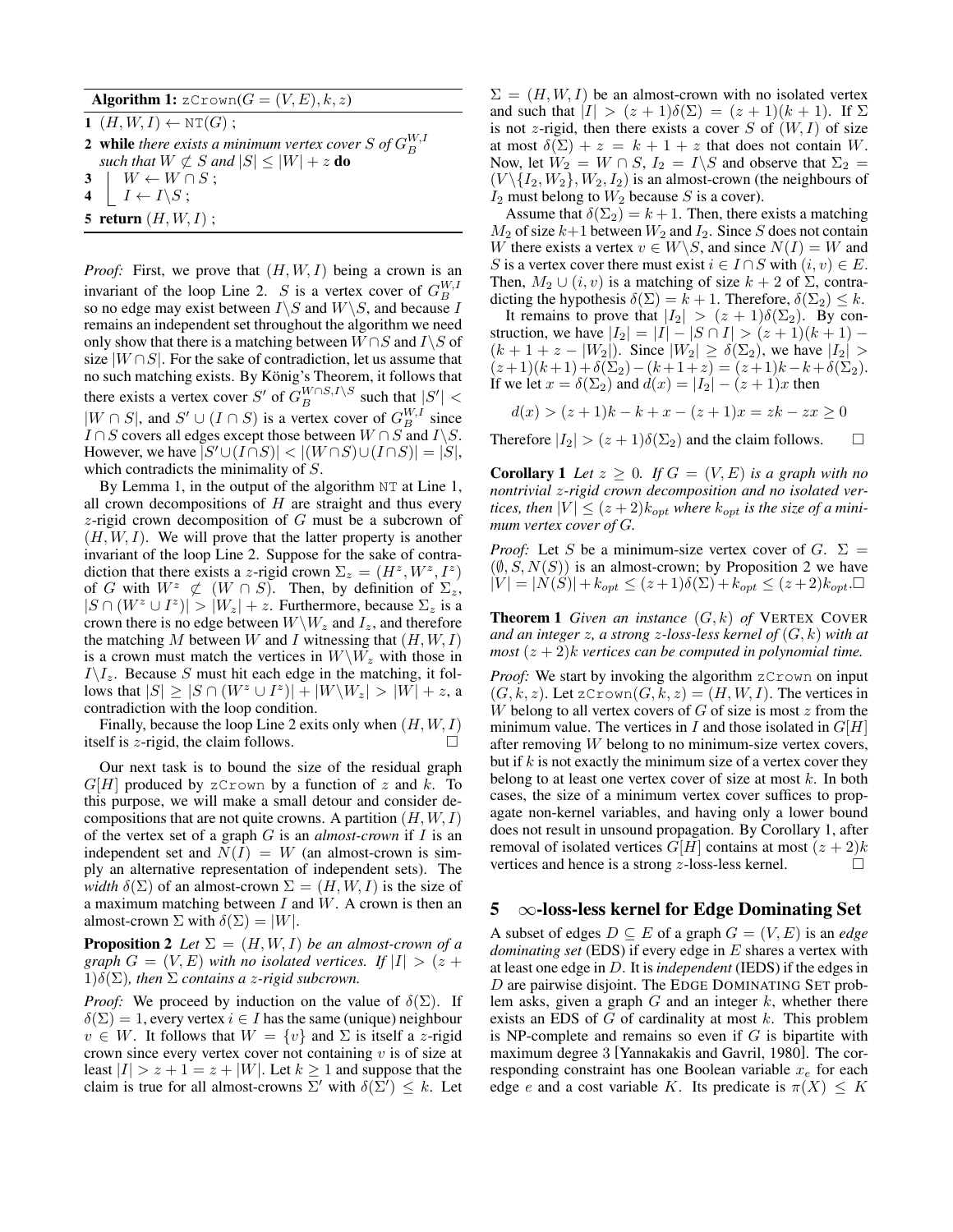where  $\pi$  returns  $\infty$  if  $D = \{e \mid x_e = \text{true}\}\$ is not an EDS of  $G$ , and  $|D|$  otherwise. The best known kernelization for this problem parameterized by  $k$  is found in [Hagerup, 2012]. Due to space constraints we do not explain in detail Hagerup's kernelization; instead we extract from his work a proposition that summarizes the main result that we will use.

Proposition 3 ([Hagerup, 2012]) *There exists a polynomial-time algorithm that computes from an input graph*  $G = (V, E)$  *a subset*  $A' \subseteq V$  *such that:* 

- *Every vertex in A' appears in all size-k IEDS of G;*
- The graph  $G' = (V', E')$ , obtained by removing from G *all vertices with only neighbours in* A' *and then adding to each vertex*  $x \in A'$  *a new degree-1 neighbour*  $d_x$ *, has at most*  $\max(6k, \frac{1}{2}k^2 + \frac{7}{2}k)$  *vertices.*

The contribution of this section is a proof that Hagerup's algorithm is in fact a direct  $\infty$ -loss-less kernelization. The next lemma asserts the equivalence with respect to propagation of the EDS and IEDS problems. Its proof is inspired by Harary's work on the relationship between edge dominating sets and maximal matchings [Harary, 1969].

**Lemma 3** Let  $e$  be an edge of a graph  $G$  and  $k \geq 0$ . Then, e *belongs to no (resp. all) EDS of size at most* k *of* G *if and only if* e *belongs to no (resp. all) IEDS of size at most* k *of* G*.*

*Proof:* We start with the "no" part of the claim. One implication is trivial: if  $e$  belongs to no size- $k$  EDS, then it belongs to no size-k IEDS. For the converse implication, let us assume that  $e$  belongs to some size- $k$  EDS  $D$ . We will construct an IEDS at least as small as  $D$  that contains  $e$  as well.

First, we build from D a *minimal* EDS of G that contains  $e$  as follows. First, we isolate  $e$  from the other edges in  $D$ by replacing each edge  $e' = (x, y) \in D$  sharing an endpoint x with e by an arbitrary edge  $e^{\prime\prime}$  incident to y that does not belong to D. If no such edge  $e''$  exists, we simply remove  $e'$ from  $D$ . By construction, after this procedure  $D$  remains an EDS of G and its size has not increased. Then, we attempt to greedily remove from  $D$  as many edges as possible while maintaining the property that  $D$  is an EDS. Once a fixed point is reached,  $D$  is a minimal EDS of  $G$  that contains  $e$ .

Now, if D is not independent, there exist two edges  $e_1$  =  $(u, v)$  and  $e_2 = (v, w)$  sharing an endpoint v. Because e does not share any endpoint with other edges in  $D$ , we can assume  $e_1 \neq e$ . Because D is minimal, there exists at least one edge  $e'_1$  incident to u that is dominated only by  $e_1$ . Then, we remove  $e_1$  from D and add  $e'_1$  instead. After this exchange D is still an EDS and its size in unchanged, but strictly fewer pairs of edges in D share an endpoint. We repeat the operation until D is independent; by construction  $e \in D$  and  $|D| \leq k$ .

For the "all" part of the claim, we follow a similar reasoning. Again, one direction is trivial: if  $e$  belongs to all size- $k$ EDS it belongs to all size- $k$  IEDS as well. For the converse implication, let  $D$  be a size- $k$  EDS that does not contain  $e$ . We will build an IEDS at least as small that does not contain  $e$  either. We turn  $D$  into a minimal EDS that does not contain e. This is more straightforward, as the greedy algorithm only remove edges. Then, if  $D$  is not an IEDS, there exist two edges  $e_1 = (u, v)$  and  $e_2 = (v, w)$  sharing an endpoint. D is minimal, so  $e_1$  (resp.  $e_2$ ) is incident to an edge  $e'_1$  (resp.

 $e'_2$ ) that is only dominated by  $e_1$  (resp.  $e_2$ ). This implies that  $e_1^7 \neq e_2^7$  and at least one of them, say  $e_1^7$ , is not e. We remove  $e_1$  from D and add  $e'_1$  instead. We repeat the operation until D is an IEDS; by construction  $e \notin D$  and  $|D| \leq k$ .

Theorem 2 EDGE DOMINATING SET *has a direct* ∞*-loss*less kernelization leaving at most  $\max(6k,\frac{1}{2}k^2{+}\frac{7}{2}k)$  vertices *in the kernel.*

*Proof:* We show that the sets of all edges that belong to all/no size- $k$  EDS of  $G$  can be deduced in polynomial time from the knowledge of such sets for  $G'$ , as defined in Proposition 3.

First, observe that no deleted edge  $(u, v)$  with  $v \in A'$  may belong to all size- $k$  EDS of  $G$ : otherwise by Lemma 3 it would belong to all size- $k$  IEDS of  $G$  as well, and because every neighbour of  $u$  is in the vertex set of all size- $k$  IEDS of G we can replace  $(u, v)$  by any other edge incident to v in an IEDS to obtain an EDS of same size that does not contain  $(u, v)$ . Then, by another application of Lemma 3 there exists an IEDS of G that does not contain  $(u, v)$ , a contradiction.

Now, we prove that  $(u, v)$  with  $v \in A'$  belongs to no size-k EDS of G if and only if  $(v, d_v)$  belongs to no size-k EDS of  $G'$  (equivalently, one belongs to some EDS in  $G$  if and only if the other does the same in  $G'$ ). Suppose that a size-k EDS of G that contains  $(u, v)$  exists. By Lemma 3, an IEDS D of G with the same property exists. We replace each edge  $(x, y)$ in D with exactly one endpoint y in A' with  $(y, d_y)$ . By the property of  $A'$ , after this procedure D becomes a size-k IEDS (and thus an EDS) of  $G^{\prime}$  that contains  $(v, d_v)$ . Conversely, given an EDS  $D'$  of  $G'$  we can obtain an EDS of G of same size by replacing any edge  $(x, d_x) \in D'$  by any edge of G incident to x; in particular we can replace  $(v, d_v)$  with  $(u, v)$ .

Incidentally, it follows from the above method of converting an EDS of  $G$  into an EDS of  $G'$  (and vice-versa) that every edge both in  $G$  and  $G'$  belongs to all (resp. no) EDS of  $G$  if and only if it belongs to all (resp. no) EDS of  $G'$ . Combined with the bound on the size of  $G'$  given by Proposition 3, it follows that  $(G', k)$  is a direct  $\infty$ -loss-less kernel of  $(G, k)$ .

## 6 Conclusion

Observing that standard kernelization does not quite meet the needs of constraint propagation problems, we introduced *loss-less kernels* as a mean to reduce the whole propagation process to a subproblem whose size is only a function of the parameter. We refined this idea for cost-minimization constraints and defined variants which perform increasingly better propagation as the constraint becomes tighter, i.e. the cost of every tuple is at most a small constant  $z$  from the optimum.

We investigated this new perspective of kernelization on the case study of VERTEX COVER. We showed that crown kernelization techniques can be adapted to compute z-lossless kernels with at most  $(z + 2)k$  vertices for every fixed z, matching the results of [Chlebík and Chlebíková, 2008] for  $z = 0$ . Finally, we showed with the example of EDGE DOM-INATING SET that the idea of loss-less kernelization applies to others problems as well. Our results demonstrate the theoretical value of loss-less kernels and complement well the practical study of [Carbonnel and Hebrard, 2016].